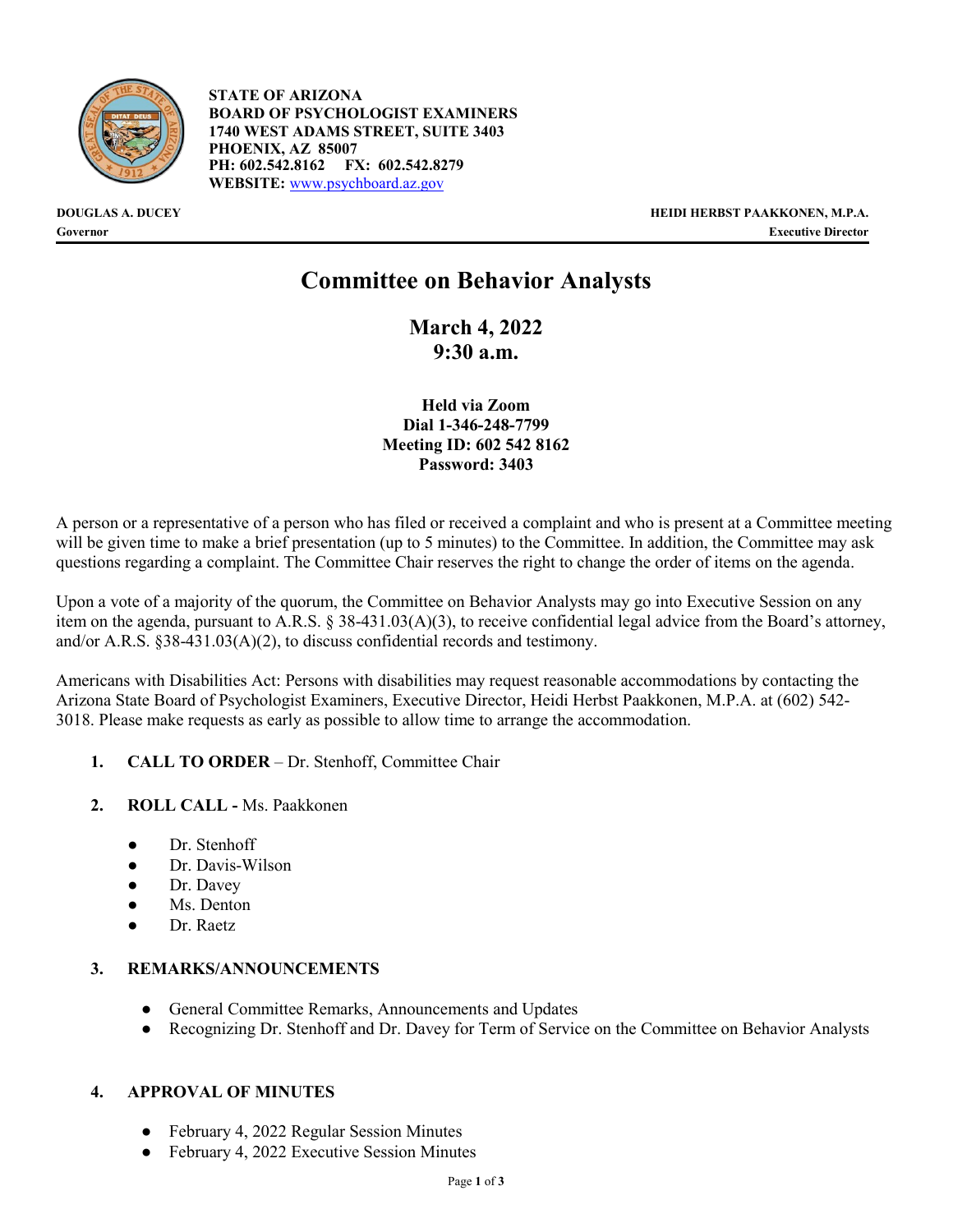|                 | A. Behavior Analyst Applications for Licensure                          |                             |
|-----------------|-------------------------------------------------------------------------|-----------------------------|
|                 | <b>Applicant Name</b>                                                   | <b>Committee Lead</b>       |
| 1)              | Lindsay Patterson, M.A. (*)                                             | Dr. Davey                   |
| 2)              | Quyen Tran Thuc Nguyen, M.A. (*)                                        | Dr. Raetz                   |
| 3)              | Celeste Mathie, M.A. (*)                                                | Dr. Davis-Wilson            |
| 4)              | Tiffany Seppala, M.S. (*)                                               | Dr. Stenhoff                |
| 5)              | Samantha Douglas, M.A.                                                  | Dr. Davey                   |
| 6)              | Shannon Palmer, M.A.                                                    | Dr. Raetz                   |
| $\mathcal{L}$   | Dylan Cole Nikkel, M.S.                                                 | Ms. Denton                  |
| 8)              | Ryan Gleason, M.A.                                                      | Dr. Stenhoff                |
| 9)              | Briana Rosales, M.S.                                                    | Ms. Denton                  |
| 10 <sub>l</sub> | Elizabeth Bennett, M.Ed.                                                | Dr. Raetz                   |
| 11              | Preeti Lather, M.A.                                                     | Dr. Davis Wilson            |
| 12)             | Elizabeth Hendrix, M.S.                                                 | Ms. Denton                  |
|                 | 13) Natalie Joanne Slikker, M.A.                                        | Dr. Raetz                   |
| 14              | Jessica Christie, M.A.                                                  | Dr. Stenhoff                |
|                 | 15) Morgan Campbell-Hyde, M.S.                                          | Dr. Davey<br>$\blacksquare$ |
| 16              | Agne Jaskevicius, M.S.                                                  | Dr. Davey<br>$\blacksquare$ |
|                 | B. Behavior Analyst Applications for Licensure by Universal Recognition |                             |
| 1)              | Erin Chilcott, M.S.                                                     | Dr. Davis-Wilson            |
| 2)              | Mandana Roushanmeidan, M.Ed.                                            | Ms. Denton                  |

## **6. DISCUSSION, CONSIDERATION AND POSSIBLE ACTION REGARDING TELEHEALTH ADVISORY COMMITTEE ON TELEHEALTH BEST PRACTICES** – Dr. Davey

- **7. DISCUSSION, CONSIDERATION AND POSSIBLE ACTION REGARDING RECENT UPDATES FROM THE BEHAVIOR ANALYST CERTIFICATION BOARD (BACB) AND THE ASSOCIATION OF PROFESSIONAL BEHAVIOR ANALYSTS** – Ms. Paakkonen
- **8. DISCUSSION, CONSIDERATION AND POSSIBLE ACTION REGARDING APPLICATION TO BACB AUTHORIZED CONTINUING EDUCATION (ACE) PROGRAM** – Ms. Paakkonen
- **9. DISCUSSION, CONSIDERATION AND POSSIBLE ACTION REGARDING DRAFT PROPOSED REVISIONS OF THE ADMINISTRATIVE RULES THAT REGULATE THE PRACTICE OF BEHAVIOR ANALYSIS IN ARIZONA (A.A.C. TITLE 4, CHAPTER 26, ARTICLE 4)** – Ms. Paakkonen